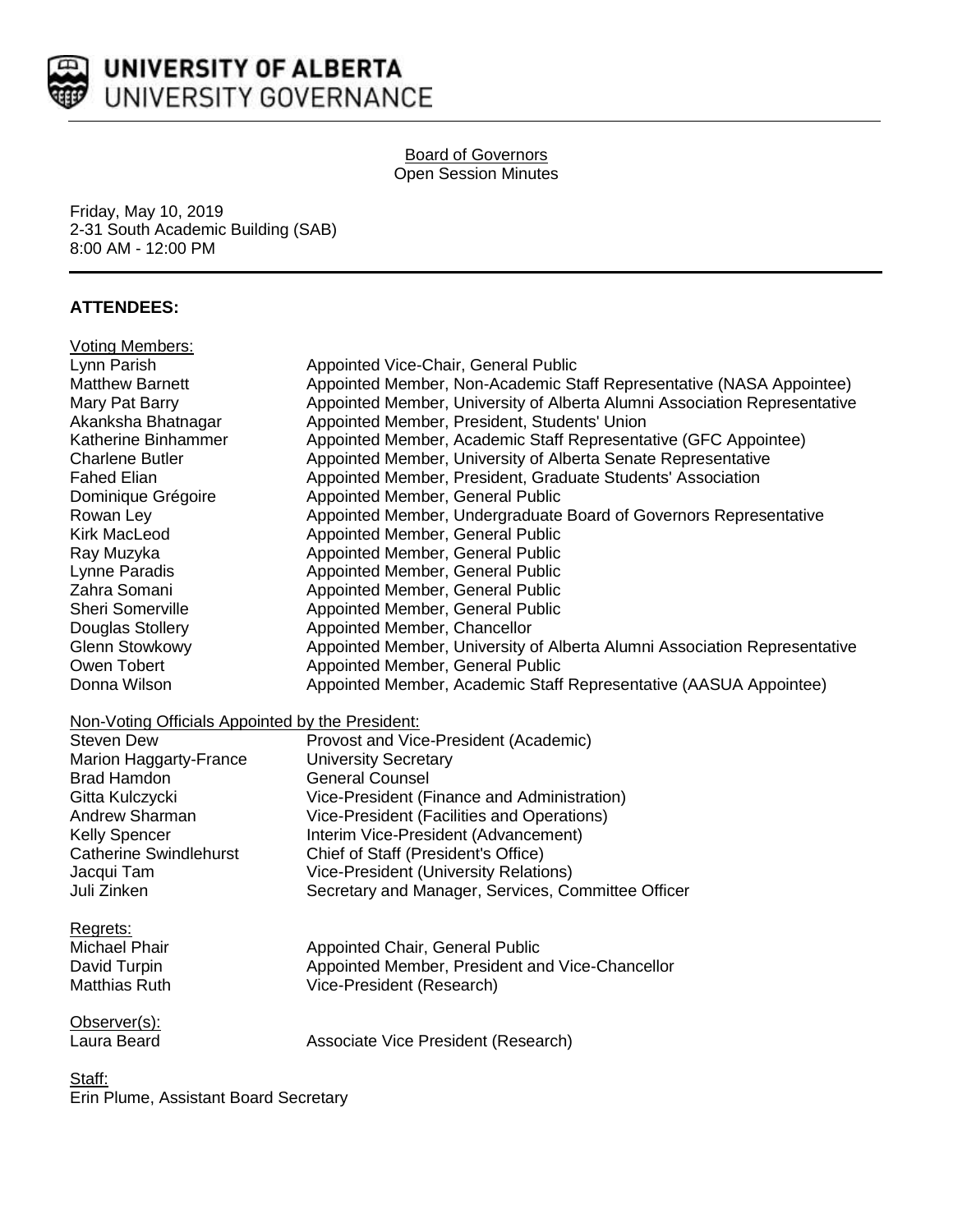# **OPENING SESSION**

1. *Chair's Session*

*Presenter(s)*: Lynn Parish

# 1a. Call to Order and Confirmation of Quorum

*Presenter(s)*: Lynn Parish

The Board Secretary confirmed that the attendance constituted quorum. The Vice-Chair called the meeting to order at  $8:00$  a.m.

# 1b. *Approval of Open Session Agenda*

Materials before members are contained in the official meeting file.

### *Presenter(s)*: Lynn Parish

The Vice-Chair reminded members that material for Item 4m: *Students' Union Report,* was distributed earlier that week.

The motion was moved and seconded.

| THAT the Board of Governors approve the Open Session agenda as presented. |  |
|---------------------------------------------------------------------------|--|

**CARRIED**

### 1bi *Review of Consent Agenda*

*Presenter(s)*: Lynn Parish

The Vice-Chair invited members to inform her if there were any requests to remove an item from the Open Session Consent Agenda. There were no requests.

### 1c. Conflict of Interest - Opportunity for Declaration

### *Presenter(s)*: Lynn Parish

The Vice-Chair made note of the following:

- The University of Alberta has policy and procedure in place for Conflict of Interest and Conflict of Commitment, and Board members make annual disclosures.
- In addition, Board members must declare any conflict related to the Board Agenda of each meeting and, in the event of such conflict, absent themselves from the discussion and voting on the item.
- The *Post-secondary Learning Act*, Section 16(5) states that: The members of the board must act in the best interests of the university.

The Vice-Chair invited members to declare conflicts of interest related to the Open Session Agenda of the meeting. Seeing none, she declared the question asked and answered.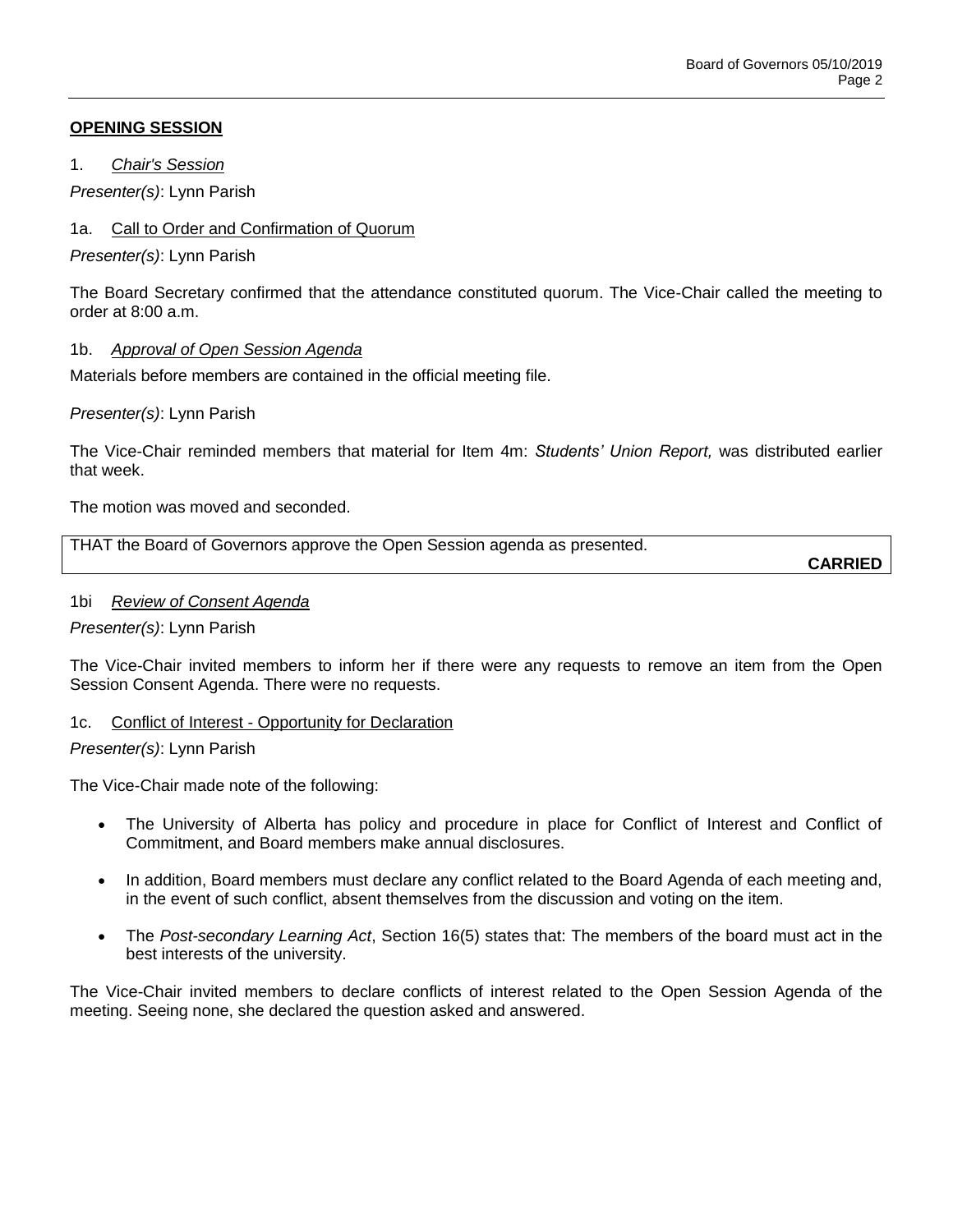## 1d. Chair's Remarks

# *Presenter(s)*: Lynn Parish

The Vice-Chair welcomed members and guests and acknowledged all Indigenous peoples and the traditional lands on which the Board was gathered. She noted that both the Chair and the President and Vice-Chancellor had sent regrets as they were away on vacation and at meetings, respectively, and that the Provost and Vice-President (Academic) would be filling in for the President.

She offered a warm welcome to the recently-appointed student Board members: Ms Akanksha Bhatnagar, Students' Union President; Mr Rowan Ley, Undergraduate Board of Governors Representative; and Mr Fahed Elian, Graduate Students' Association President. The new members introduced themselves to the Board, and the Vice-Chair then led all members, presenters and guests in a round of introductions. The Vice-Chair noted that the Chair had the opportunity to meet with the new student members before he left and looks forward to working with them.

The Vice-Chair congratulated Mr Nathan Fung, News Editor at the Gateway and frequent observer of Board and Board Committee meetings, on his upcoming convocation.

Finally, the Vice-Chair acknowledged Ray Muzyka and his wife, Leona De Boer, for their generous donation to the University of Alberta to expand the UAlberta Venture Mentoring Service, which will now be called the ThresholdImpact UAlberta Venture Mentoring Service to honour this significant donation from Leona and Ray. Members joined the Vice-Chair in recognizing Dr Muzyka on this recent gift.

#### 2. *Report of the President*

Materials before members are contained in the official meeting file.

### *Presenter(s)*: Steven Dew

### *Discussion*:

In addition to the President's written report, the Provost provided verbal remarks on: the recent provincial election and the continued advocacy for the Council of Post-secondary Presidents of Alberta (COPPOA) principles of increased capacity, affordability, and support for research and innovation; the forthcoming federal election and advocacy work with Universities Canada and the U15 (a collective of Canada's research-intensive universities); an international research symposium, Navigating International Research Opportunities in Times of Global Change, hosted by the Vice-President (Research) in early May; the launch of the Energy Systems signature area; and recent achievements by members of the University community including Dr Dennis Hall, recipient of a Killam Research Fellowship, and Dr Hongbo Zeng, recipient of an E.W.R. Steacie Memorial Fellowship.

### 3. Report of the University Secretary

### *Discussion*:

The University Secretary provided an overview of the updated Board of Governors meeting portal and the reasons for the change. She explained that although there will be no change to how members access the portal, they will notice enhanced features and continued security, and that the new portal will be in use in time for the June board meeting.

### **CONSENT AGENDA**

### 4. *Approval of the Consent Agenda*

Materials before members are contained in the official meeting file.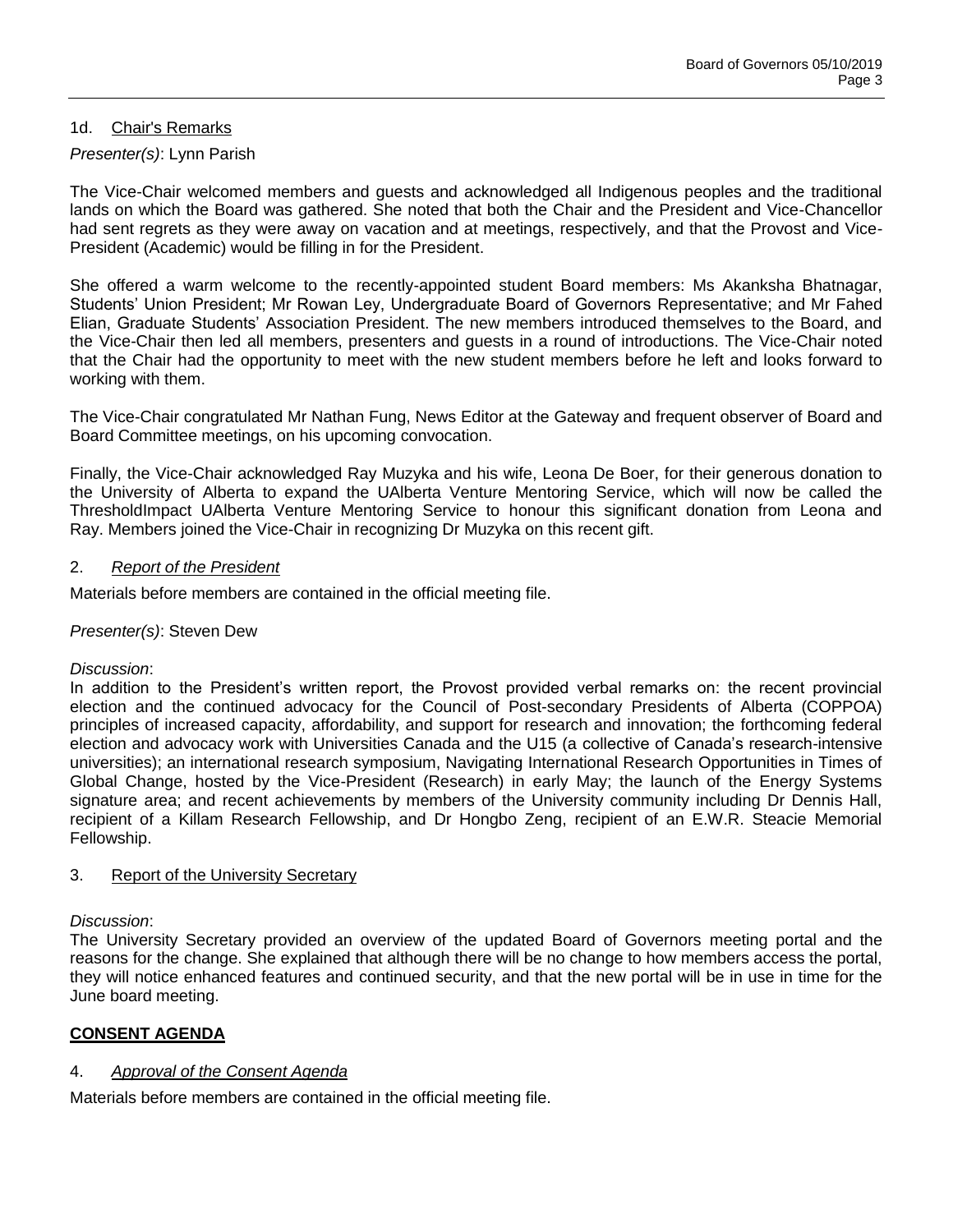# *Presenter(s)*: Lynn Parish

# *Action Items*

- 4a. Approval of the Open Session Minutes of March 15, 2019
- 4b. *Report of the Finance and Property Committee*
- 4bi. Collection of GSA Membership, Health and Dental Plan, and Graduate Student Assistance Program Fees
- 4bii. Collection of University of Alberta Students' Union 2019-20 Operating / Referendum Fees
- 4c. *Report of the Governance Committee*
- 4ci. Committee Appointments
- 4d. *Report of the Learning and Discovery Committee*
- 4di. Termination of the Bachelor of Arts and Bachelor of Arts (Honors) in Chinese Studies and Japanese Studies, the Bachelor of Arts in Chinese and Japanese, and the minors in Chinese and Japanese

# *Information Reports*

- 4e. Report of the Audit and Risk Committee
- 4f. Report of the Finance and Property Committee
- 4g. Report of the Governance Committee
- 4h. Report of the Human Resources and Compensation Committee
- 4i. Report of the Learning and Discovery Committee
- 4j. Report of the Reputation and Public Affairs Committee *Regular Reports*
- 4k. Chancellor's Report
- 4l. Alumni Association
- 4m. Students' Union
- 4n. Graduate Students' Association
- 4o. Association of Academic Staff
- 4p. Non-Academic Staff Association
- 4q. General Faculties Council
- 4r. Board Chair and Board Members Activity Report

The motion was moved and seconded.

THAT the Board of Governors approve the Open Session Consent Agenda, as presented.

**CARRIED**

# **ACTION ITEMS**

5. Report of the Human Resources and Compensation Committee

*Presenter(s)*: Ray Muzyka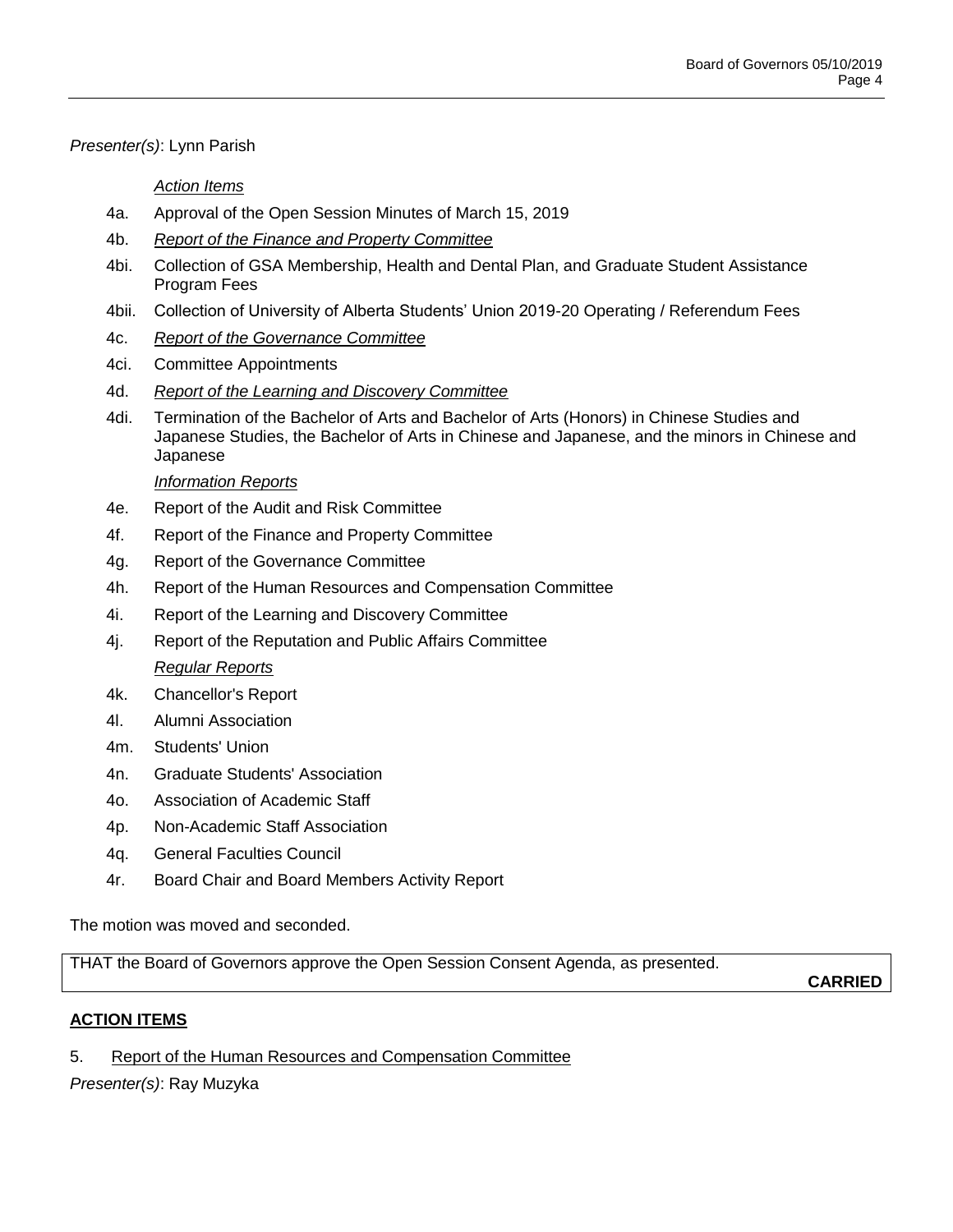### 5a. Advisory Search Committee for President: Guidelines and Procedures

Materials before members are contained in the official meeting file.

*Presenter(s)*: Marion Haggarty-France; Ray Muzyka; Lynn Parish

*Purpose of the Proposal*: The proposal is before the Board because UAPPOL regulations governing the Presidential search process require that the committee operate with an agreed-upon set of guidelines and procedures.

*Discussion*:

Dr Muzyka introduced the item, explaining that the processes and timelines are outlined in the materials and that the search committee will be chaired by the Board Chair, with membership including the Chancellor as well as two additional members of the Board of Governors, as approved by the Board Human Resources and Compensation Committee.

Ms Haggarty-France provided an overview of the guidelines and the search process, including minor changes since the last search; the committee composition; the search consultant request for proposals (RFP); the balance between the committee's role to recommend a candidate and the Board's role to approve the recommendation; and the first meeting on June 17 with work continuing in September, and beyond.

She responded to a question from a board member regarding the process for choosing the search consultant.

The motion was moved and seconded.

THAT the Board of Governors, on the recommendation of the Board Human Resources and Compensation Committee, approve the Guidelines and Procedures for the Advisory Search Committee of President, as set forth in Attachment 1 of the agenda documentation.

**CARRIED**

### **DISCUSSION ITEMS**

6. Report of the Finance and Property Committee

*Presenter(s)*: Owen Tobert

6a. Integrated Asset Management Strategy - Guiding Principles

Materials before members are contained in the official meeting file.

*Presenter(s)*: Andrew Sharman

*Purpose of the Proposal*: To introduce the guiding principles upon which all decisions related to the management of the institution's infrastructure assets are made.

#### *Discussion*:

Mr Tobert introduced the proposal and emphasized the importance of guiding principles for asset management. Mr Sharman provided an overview of the principles and explained that the principles were developed as a response to the risk of deferred maintenance, based on *For the Public Good* objectives, and will be used to drive asset-management decisions. The final strategy will return to the Board for final approval in June.

Mr Sharman and Dr Dew responded to questions from committee members regarding the process for determining deferred maintenance costs; how to anticipate emerging technologies, pedagogical innovations, increased capacity, government and cultural changes, and community needs; whether future infrastructure